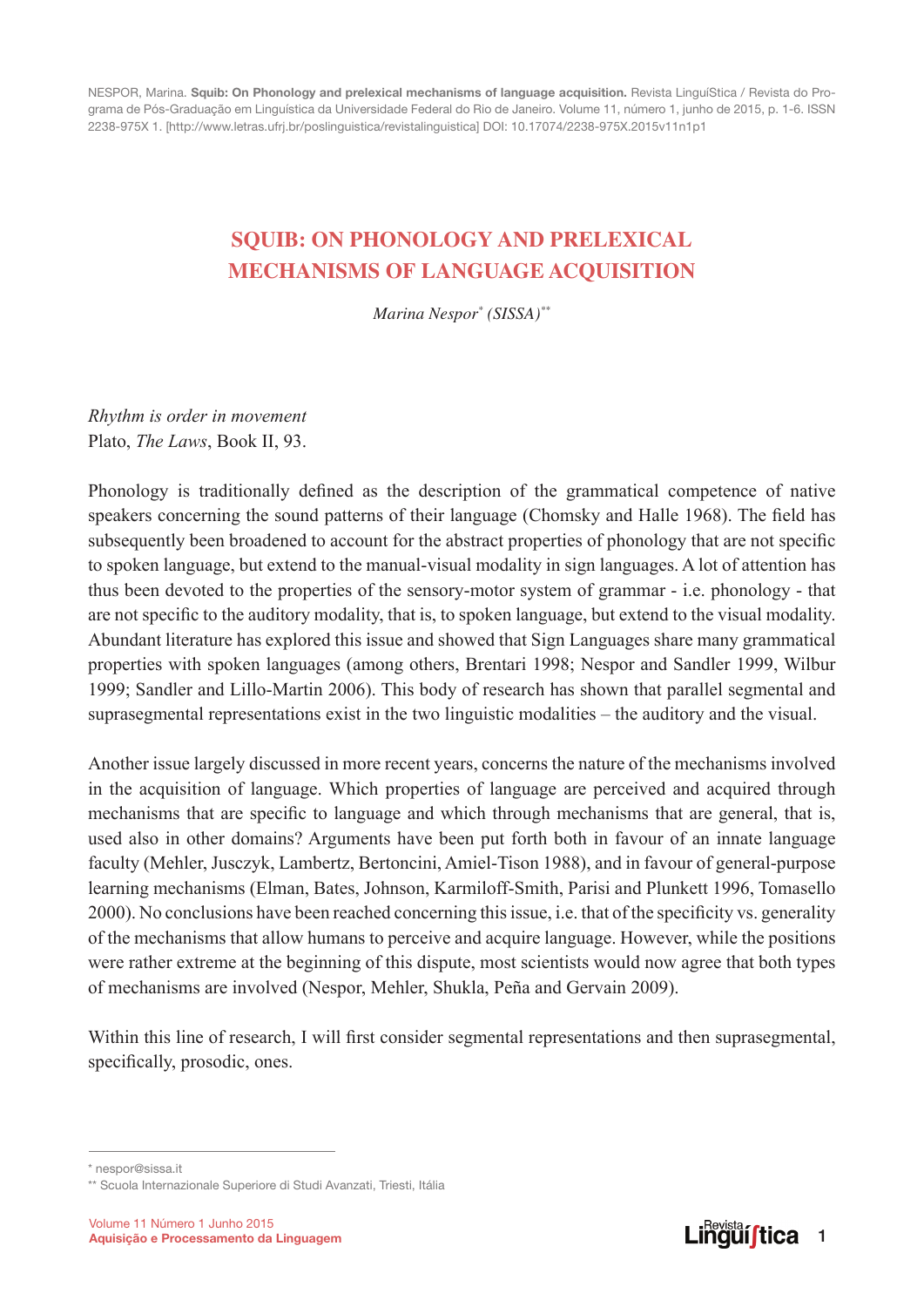Different levels – or tiers - of representation have been posited for consonants and vowels (Goldsmith 1990) because of evidence that there are phenomena that apply to vowels ignoring the intervening consonants and *viceversa*. More recently, it has been proposed that these two types of segments have different functions in the perception and acquisition of language. Consonants – quite stable in the speech stream - convey mainly lexical information, and vowels - the main carriers of prosody, thus very variable - mainly grammatical information (Nespor, Peña and Mehler 2003). An extreme case of the function of consonants (Cs) for the lexicon, and vowels (Vs) for grammar is constituted by Semitic languages, where exclusively Cs signal the meaning of roots, while the intervening Vs give grammatical information.

Though not limited to spoken language, since locations and movements in sign languages (SLs) have been compared to consonants (Cs) and vowels (Vs), respectively (Perlmutter 1992), to my knowledge, there is no acoustic correspondent of Cs and Vs in the non-linguistic world. The question, however, remains whether these elements specific to language are acquired through mechanisms that are themselves specific or through general ones.

One much investigated general mechanism of perception is the computation of transitional probabilities (TPs) between the adjacent elements of a string. The generality of this mechanism is proven by the fact that humans compute transition probabilities (TPs) on syllables (Saffran, Newport and Aslin 1996) as well as on non-linguistic tones (Endress 2010). The segregation of Cs and Vs has been demonstrated also on the basis of TPs: While TPs can be computed to segment words from continuous speech not only on syllables, but also on sequences of consonants, they cannot be computed on sequences of vowels (Bonatti, Peña, Nespor and Mehler 2005). A general perception mechanism can thus be constrained by representations – the segmental ones - that are purely linguistic in nature.

One way to prove the generality of perception mechanisms is to test non-human animals. In experiments with cotton-top tamarins, as participants, it has been shown that they compute TPs on syllables and on Vs, but not on Cs (Newport and Aslin 2004). Not being genetically programmed to learn a lexicon, tamarins compute TPs on Vs because they are more audible than Cs.

Adults, as well as infants, have also been shown to keep track of the relative frequency of functors and lexical items within a phrase and to group them according to the word order of their native language: functors first in Italian and functors last in Japanese (Gervain, Sebastián-Gallés, Díaz, Laka, Mazuka, Yamane, Nespor and Mehler 2013, Gervain, Nespor, Mazuka, Horie and Mehler 2008). Thus a general learning mechanism – keeping track of frequency – is suggested to aid infants in the acquisition of word order. In recent work, it has been shown that also rats can, to a certain extent, distinguish frequent from infrequent items, again proving the generality of the mechanism.

Prosody – at least rhythm - characterizes not only language in the two modalities – including gestures that accompany speech (Guellaï, Langus and Nespor, 2014) - but also non-linguistic events. There is rhythm in music as well as in many natural phenomena, ranging from the heartbeat to the waves of the sea, to the alternation of day and night and the way humans, as well as all animals, walk. But what is rhythm? To the best of my knowledge, the most general – thus best - definition of rhythm has been given by Plato: *rhythm is order in movement*. The task of scientists who investigate language

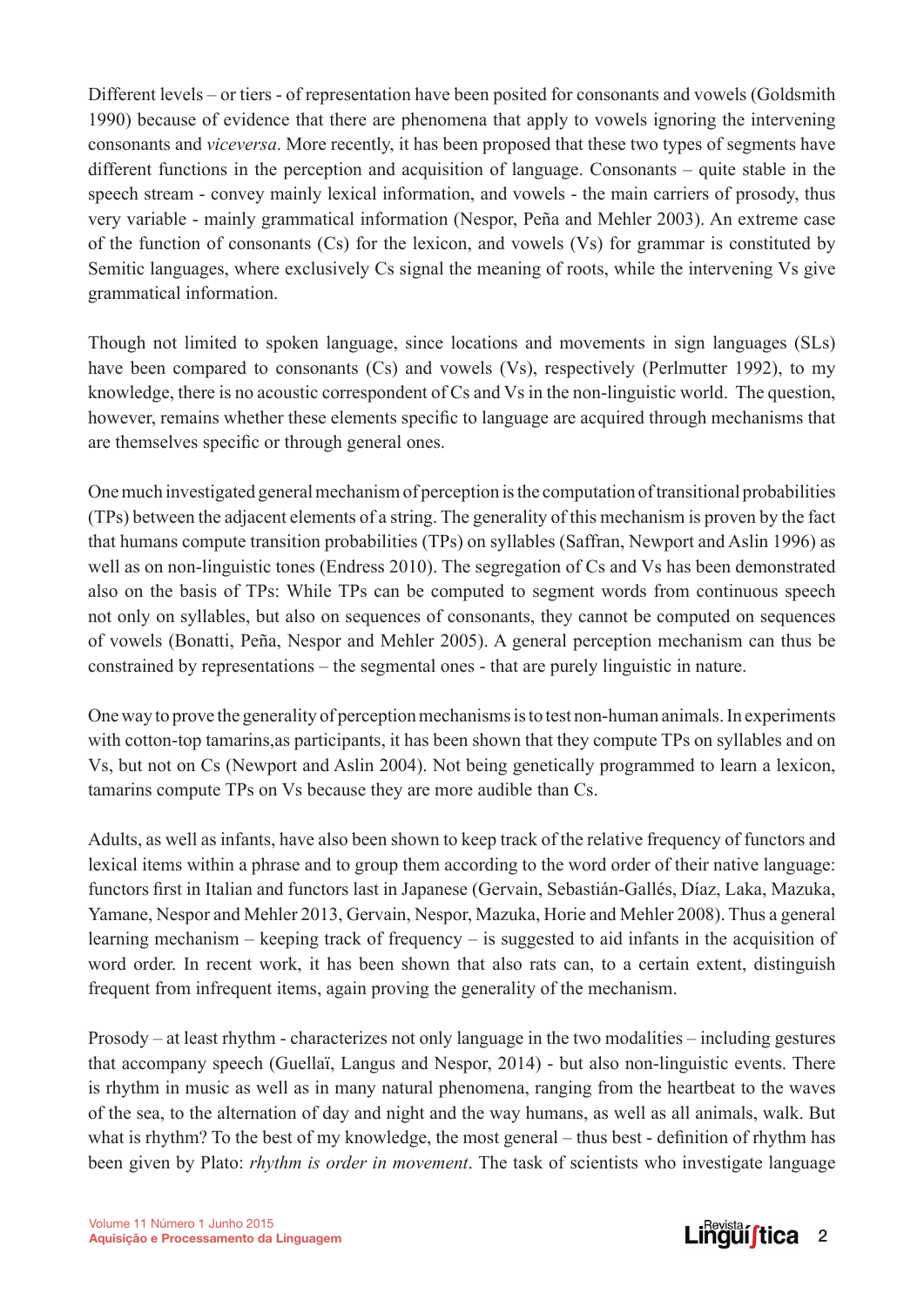is to determine the elements that establish order in the movement of speech. Linguistic rhythm is hierarchical in nature. At the basic level it has been defined on the basis of the time occupied by vowels in the speech stream (%V) and of the standard deviation of consonantal intervals ( $\Delta C$ ) (Ramus, Nespor and Mehler 1999). On the basis of these measures it is possible to define the three traditional rhythmic classes: stress-timed (low %V and high ΔC), syllable-timed (higher %V and lower ΔC) and mora-timed (high %V and low  $\Delta C$ ). Infants have been shown to discriminate languages of different rhythmic classes, but not languages of the same rhythmic class. This capability can provide infants important information about the size of the syllabic repertoire of their language of exposure: large in stress-timed languages and progressively smaller in syllable-timed and mora-timed languages (Ramus et al. 1999).

At higher levels, linguistic rhythm is defined on the basis of the alternation of more and less prominent syllables. Human adults have been shown to group syllables alternating in pitch or intensity into trochees (strong – weak), and syllables alternating in duration into iambs (weak – strong), as predicted by the Iambic-Trochaic Law (ITL). The ITL has originally been proposed for the grouping of tones alternating in either intensity or duration in music (Bolton 1894, Woodrow 1951). This grouping is particularly important in language at the phrasal level for syntactic bootstrapping, since it offers cues word order. SOV languages have trochaic phonological phrase prominence mainly marked by pitch. SVO languages have iambic phonological phrase prominence mainly marked by duration. The type of prominence predicted by the ITL has been confirmed, at the level of the phonological phrase, for German, a language that, like Dutch, can have verbs both preceding objects and following them (Nespor, Shukla, van de Vijver, Avesani, Schraudolf and Donati 2008). The fact that different word orders are signalled differently also in languages in which both orders are found confirms that the ITL signals word order. In addition, it accounts for the fact that children exposed to one such language learn it at a similar pace observed in children exposed to a language that is uniformly either VO or OV.

A similar grouping has been shown not only for syllables (Bion, Benavides and Nespor 2011), but also for sequences of non-linguistic acoustic stimuli by participants of languages with different word orders (Hay and Dhiel 2007; Langus, Seyed Allaei, Uysal, Primordian, Toro, Bion and Nespor, under review), as well as for sequences of non-linguistic visual stimuli (Peña, Bion and Nespor 2011). We also have recent experiments showing that duration and pitch at the phrasal level can be recognized from the analysis of the visual information provided by lips and mouth during speech production (Peña, Langus and Nespor, under review). Grouping governed by the ITL is thus neither restricted to language, since it applies also to non-linguistic tones, nor to the auditory domain, since it also governs the grouping of visual stimuli.

Non-human mammals, specifically rats, have also recently been tested for their sensitivity to the auditory ITL. Results show that they respect the ITL only for the grouping of sequences alternating in pitch, while they are at chance for elements alternating in duration (de la Mora, Nespor and Toro 2013). Since pitch is more audible than duration, these results remind us of those of tamarins with Vs and Cs briefly discussed above. Not having to rely on the ITL to bootstrap syntax, rats only group the most salient stimuli, that is, those alternating in pitch.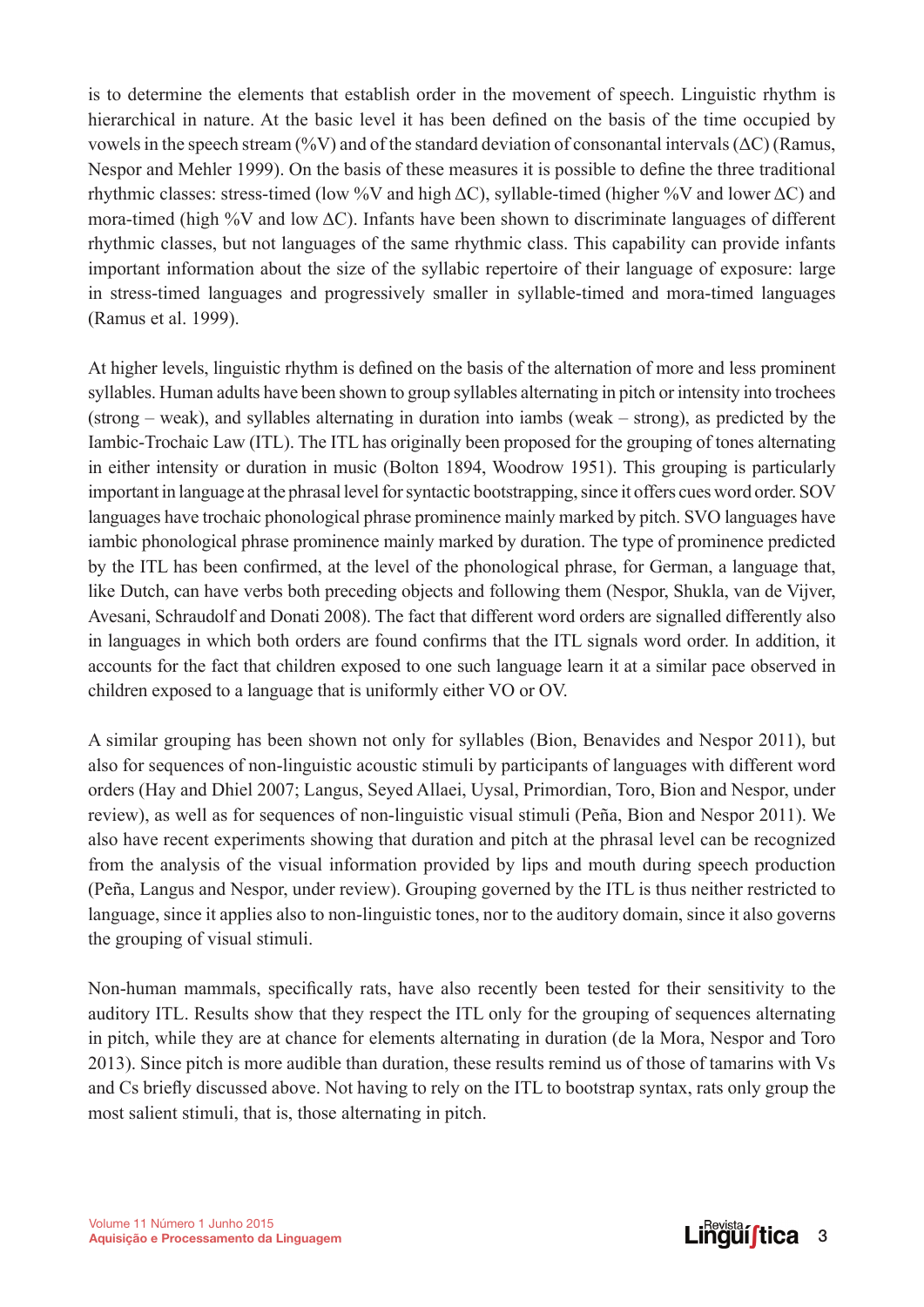Prosody – at least rhythm – is thus present in many physical phenomena and it is - as segments - at least partly, perceived also by non-human mammals. The fact that rhythm gives a cue to word order and consonants to the lexicon is however, obviously, only specific to language.

Thus general mechanisms are applied to language in a way governed by linguistic representations: the statistical computation of TPs on consonants and syllables – but not on vowels - to learn the lexicon, and the rhythmic alternation defined by a general grouping principle - the ITL - to phrasal rhythm to learn one of the most basic properties of syntax that varies across languages: word order.

## **Acknowledgments:**

Thanks to Laura Bafile, Alan Langus and Jacques Mehler for discussions of different issues addressed in this paper.

## **References**

Bion, R.A.H, S. Benavides and M. Nespor. (2011). Acoustic markers of prominence influence infants' and adults' segmentation of speech sequences. *Language and Speech,* 54, 123-40.

Bolton, T. (1894). Rhythm. *American Journal of Psychology*, 6, 145–238.

Bonatti, L., M. Peña, M. Nespor and J. Mehler. (2005). The role of consonants and vowels in continuous speech processing. *Psychological Science*. 16. 6. 451-459.

Brentari, D. (1998). *A Prosodic Model of Sign Language Phonology.* Cambridge, MA: MIT Press.

Chomsky, N. and M. Halle. (1968). *The Sound Pattern of English.* New York. Harper and Row.

de la Mora, D., M. Nespor and J.M. Toro. (2013). Humans and non human animals share the grouping principles of the Iambic – Trochaic Law. *Attention, Perception, & Psychophysics*. 75.1. 92-100.

Elman, J.L., E.A. Bates, M.H. Johnson, A. Karmiloff-Smith, D. Parisi and K. Plunkett. (1996). *Rethinking Innateness: a Connectionist perspective on development*. Cambridge, Mass. MIT Press.

Endress, A.D. (2010). Learning melodies from non-adjacent tones. *Acta Psychologica*, 135(2), 182- 190.

Gervain, J., M. Nespor, R. Mazuka, R. Horie and J. Mehler. (2008). Bootstrapping word order in prelexical infants: A Japanese-Italian crosslinguistic study*. Cognitive Psychology.* 57. 56-74.

Gervain, J., N. Sebastián-Gallés, B. Díaz, I. Laka, R. Mazuka, N. Yamane, M. Nespor and J. Mehler. (2013) Word frequency cues word order in adults: cross-linguistic evidence. Frontiers in Language Sciences, 4 (00689).

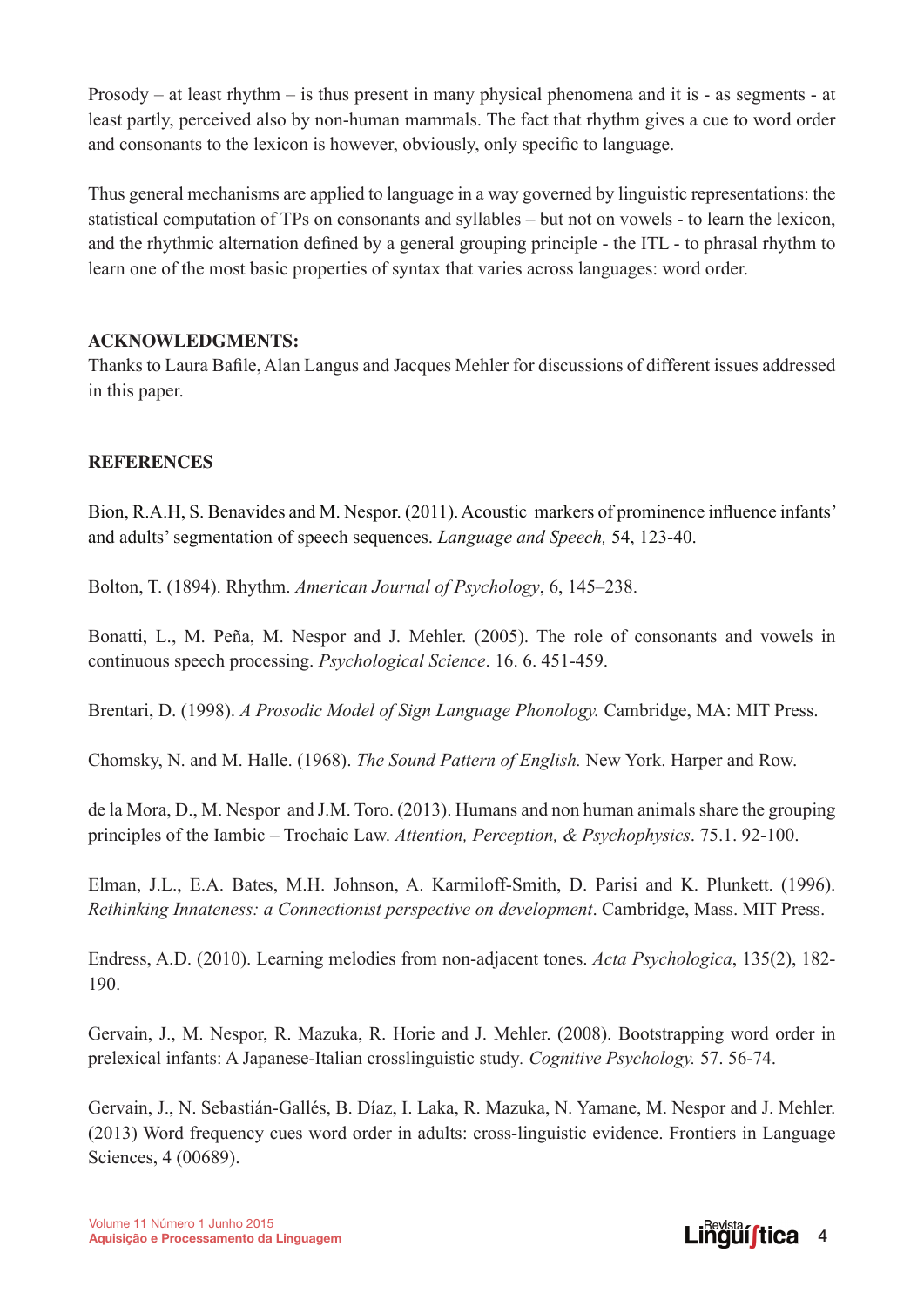Goldsmith, J. (1990). *Autosegmental and metrical phonology*. Basil Blackwell.

Guellaï, B., A. Langus and M. Nespor. (2014). Prosody in the hands of the speaker.

In I. Berent and S. Goldin-Meadow (eds.) Language by mouth and by hand. *Frontiers in Psychology*, Vol. 5.

Hay, J.S.F. and R.L. Diehl. (2007). Perception of rhythmic grouping: Testing the iambic/trochaic law. *Perception & Psychophysics*. 69 (1). 113-122.

Langus, A., A. Saksida, D. Braida, R. Martucci, M. Sala and M. Nespor. (2015). Spontaneous object and movement representations in 4-month-old human infants and albino Swiss mice. *Cognition, Vol. 137, 63-71*

Langus, A., S. Seyed Allaei, E. Uysal, S. Primordian, J.M. Toro, R.A. Bion, and M. Nespor (under review) What do we perceive natively?

Mehler, J., P. Jusczyk, G. Lambertz, N. Halsted, J. Bertoncini and C. Amiel-Tison. (1988). A precursor of language acquisition in young infants. *Cognition*. 29.2. 143-178.

Nespor, M. and W. Sandler. (1999). Prosody in Israeli Sign Language. *Language and Speech*. 143-176.

Nespor, M., M. Peña and J. Mehler. (2003). On the different roles of vowels and consonants in speech processing and language acquisition. *Lingue e Linguaggio. 2.* 221-247*.*

Nespor, M. and I. Vogel. (2007). *Prosodic Phonology*. Berlin. Mouton De Gruyter. Originally published in 1986 (Dordrecht. Foris).

Nespor, M., M. Shukla, R. van de Vijver, C. Avesani, H. Schraudolf and C. Donati. (2008). Different phrasal prominence realization in VO and OV languages*. Lingue e Linguaggio*. 7.2. 1-28.

Nespor, M., J. Mehler, M. Shukla, M. Peña and J. Gervain. (2009). On different mechanisms involved in the acquisition of language. In M. Baltazani (ed.). *Proceedings of the 8th International Conference on Greek Linguistics.* University of Ioannina. http://www.linguist-uoi.gr/cd\_web/arxiki\_en.html

Newport, E. L., M.D. Hauser, G. Spaepen and R.N. Aslin. (2004). Learning at a distance: II. Statistical learning of non-adjacent dependencies in a non-human primate. *Cognitive Psychology, 49,* 85-117.

Newport, E.L., and R.N. Aslin. (2004). Learning at a distance: Statistical learning of non-adjacent dependencies. *Cognitive Psychology*, 48, 127–162.

Peña, M., A. Langus and M. Nespor (under review) I see what ou say: syntax on your lips.